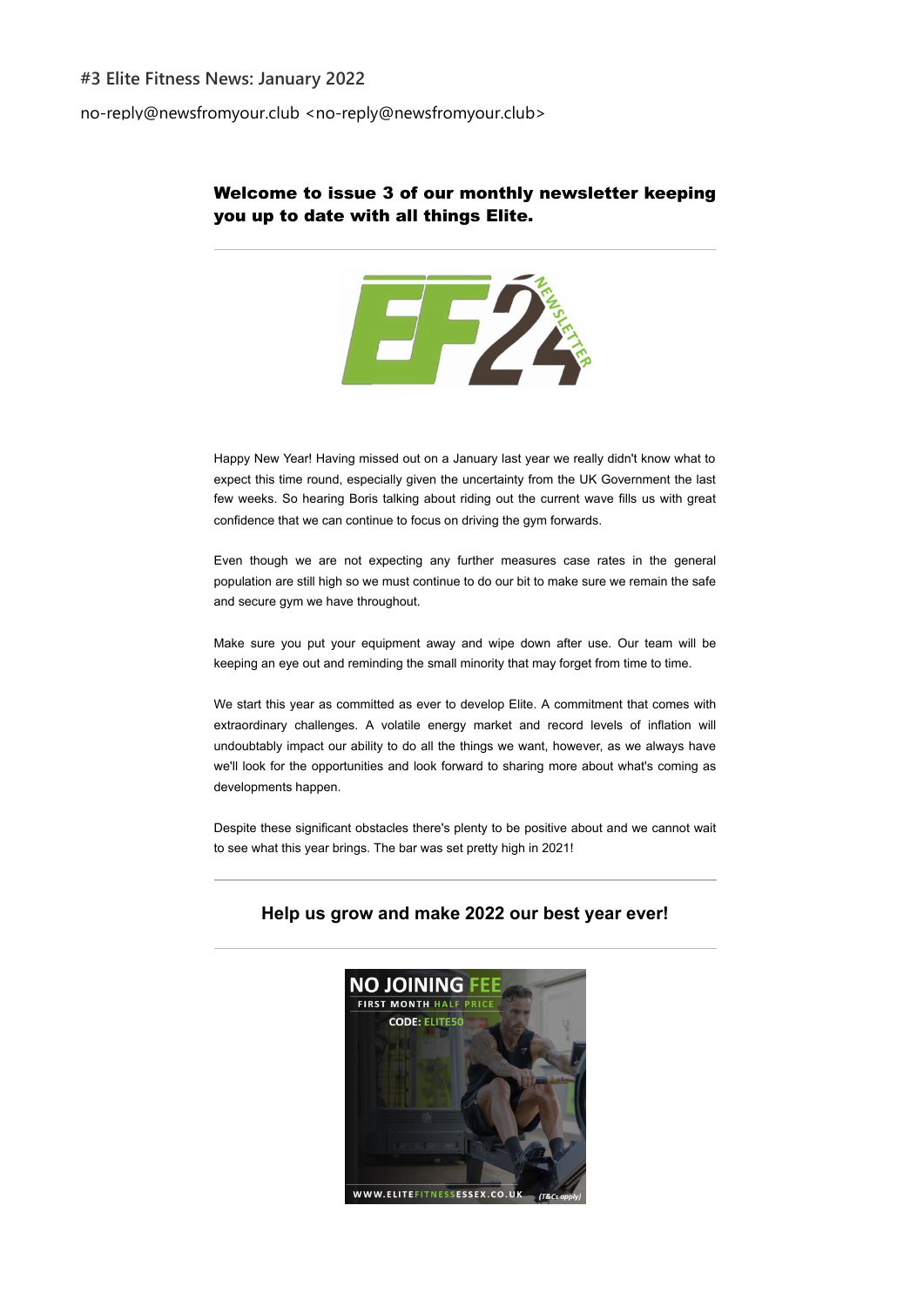

You are what makes Elite an amazing gym to be apart of. We'd like to fill the place with more people just like you. We are running the above offers on our 12 month and monthly rolling membership options. Please forward to your friends, family and training partners encouraging them to join you here at Elite.

### **[SEE MORE OF OUR MEMBERSHIP OPTIONS](https://emea01.safelinks.protection.outlook.com/?url=http%3A%2F%2Fgo.sparkpostmail.com%2Ff%2Fa%2Fqj1A2q5EDTnQCeqq9PCvFg~~%2FAABbxwA~%2FRgRjuBEoP0RAaHR0cHM6Ly93d3cuZWxpdGVmaXRuZXNzZXNzZXguY28udWsvMjQtaG91ci1neW0tbWVtYmVyc2hpcHMuaHRtbFcDc3BjQgph1ajd1mHe0-1BUhphYXJvbl9icmluZGxleUBob3RtYWlsLmNvbVgEAAAAAA~~&data=04%7C01%7C%7Cb573e751ebdd4fb92cfd08d9d10e6658%7C84df9e7fe9f640afb435aaaaaaaaaaaa%7C1%7C0%7C637770682043343779%7CUnknown%7CTWFpbGZsb3d8eyJWIjoiMC4wLjAwMDAiLCJQIjoiV2luMzIiLCJBTiI6Ik1haWwiLCJXVCI6Mn0%3D%7C3000&sdata=Fa5Hh8NfXb%2FeJNS05hYW9NRF5Pc0lvehUZfrviknfBg%3D&reserved=0)**

We know that the new member offers can often leave people wondering what we're doing for our existing ones. This year we plan on changing that with more rewards for you. We have some ideas about how to do that and we'd welcome feedback on the kind of things you'd like to see. Drop us an email [info@elitefitnessessex.co.uk](mailto:info@elitefitnessessex.co.uk) We can't promise all suggestions will be feasible, but all will be considered.

### **Make the most of your sessions with a Elite Personal Trainer!**

New to the gym? Feeling a little intimated? Not sure how to use the equipment? Unsure how to make the most of your sessions? Hit a plateau? Get in touch with one of our Personal Trainers.

No matter your experience or goals our trainers have the knowledge and experience to expertly guide you and help you make the most of your sessions. We don't just trust anyone when it comes to helping our members. We have built a fantastic team consisting of some of the best trainers you can find, all of which have been thoroughly vetted. Check them out and drop them a message to see how they can help.



**[MEET OUR TEAM](https://emea01.safelinks.protection.outlook.com/?url=http%3A%2F%2Fgo.sparkpostmail.com%2Ff%2Fa%2FxFs6A71Fy0dVA9S0L0f2cg~~%2FAABbxwA~%2FRgRjuBEoP0Q6aHR0cHM6Ly93d3cuZWxpdGVmaXRuZXNzZXNzZXguY28udWsvcGVyc29uYWwtdHJhaW5pbmcuaHRtbFcDc3BjQgph1ajd1mHe0-1BUhphYXJvbl9icmluZGxleUBob3RtYWlsLmNvbVgEAAAAAA~~&data=04%7C01%7C%7Cb573e751ebdd4fb92cfd08d9d10e6658%7C84df9e7fe9f640afb435aaaaaaaaaaaa%7C1%7C0%7C637770682043343779%7CUnknown%7CTWFpbGZsb3d8eyJWIjoiMC4wLjAwMDAiLCJQIjoiV2luMzIiLCJBTiI6Ik1haWwiLCJXVCI6Mn0%3D%7C3000&sdata=mt10E8PK815ZEim%2FTDHfmKlkAgGLeQbz9zKraDF5u4U%3D&reserved=0)**